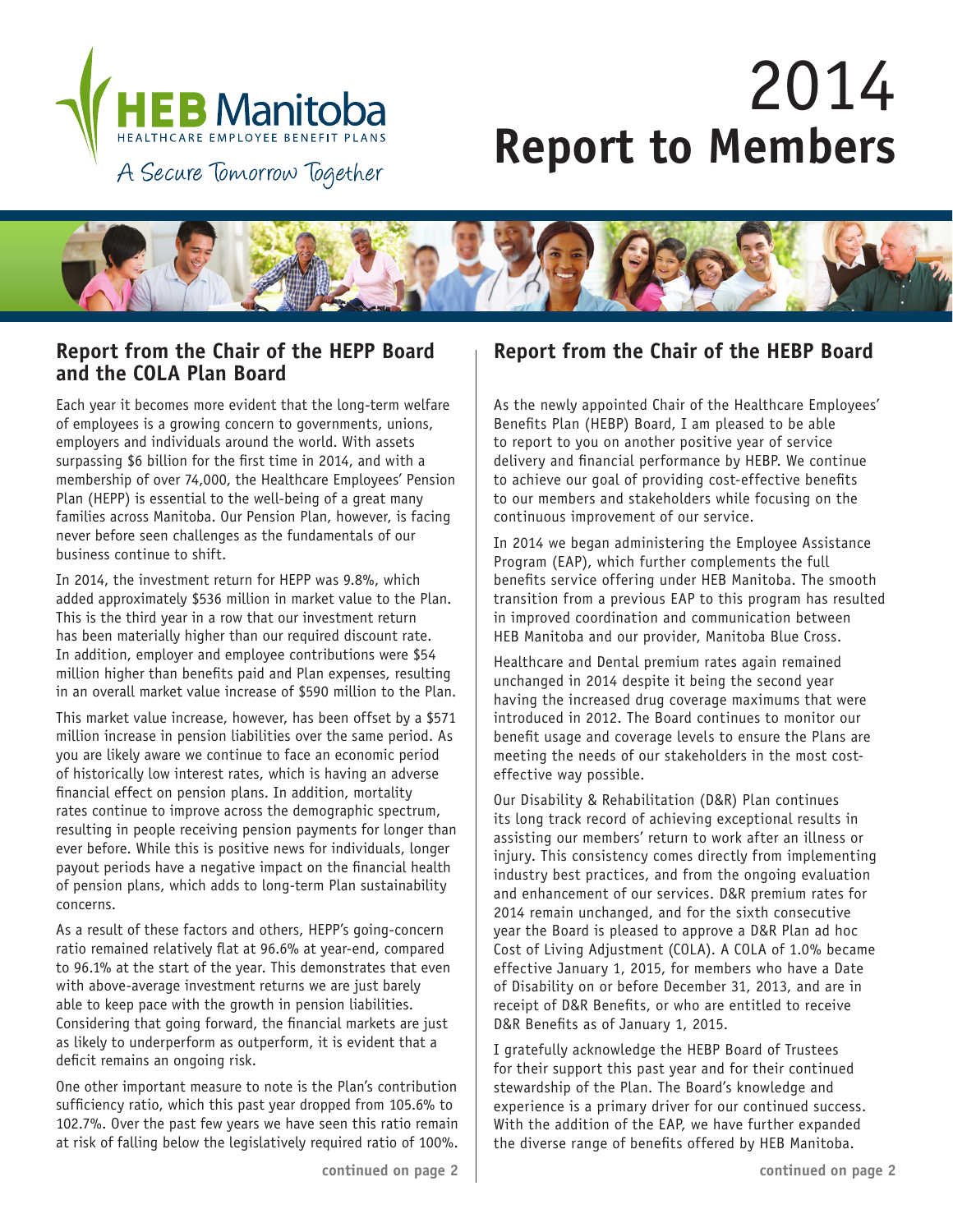#### **Report from the Chair of the HEPP Board and the COLA Plan Board** *continued*

The HEPP Board continues to closely monitor this ratio and evaluate potential options for correcting the situation should the ratio drop below 100% in the future.

On April 1, 2014, the Cost of Living Adjustment (COLA) Plan Active Members Fund began receiving contributions. The COLA Plan was established to provide dedicated assets for some level of indexing for our pensioners on an ad hoc basis starting in 2018.

It was my privilege to serve as your HEPP Board Chair in 2014. I wish to thank my fellow Trustees for their substantial effort in continuing to provide the exceptional level of leadership and guidance throughout the year. On behalf of the Board, I once again thank the executive, senior management and staff of HEB Manitoba for the excellent care and attention they provide to each and every one of our members.

Bob from of

**Bob Romphf** Chair Healthcare Employees' Pension Plan Board and COLA Plan Board

#### **Report from the Chair of the HEBP Board** *continued*

On behalf of the Board and our stakeholders, I would like to congratulate the management and staff of HEB Manitoba for this successful implementation and for all their hard work this year.

**Cynthia Ostapyk** Chair Healthcare Employees' Benefits Plan Board

# **Report from the HEB Manitoba Chief Executive Officer (CEO)**

In reviewing this past year's activities, I must express my gratitude to the wonderful group of people that we have working here at HEB Manitoba. It would be very difficult to fully explain the level of effort and dedication that was required to accomplish the many milestones and achievements in 2014. The executive, management and staff took on many challenges and delivered results above and beyond expectations. The essential improvements achieved will enable HEB Manitoba to meet its long-term goals and objectives, and improve service levels to our stakeholders.

A data integrity project was formally announced and launched in 2014 to address core data issues that HEB Manitoba has been struggling with for many years. This is a massive undertaking, reaching back to the inception of each of our Plans, to correct errors in historical records that can impact individual Plan members. These data errors have surfaced over time and can be attributed to the many nonhomogeneous sources from which HEB Manitoba has received data. This project is aggressively scheduled to be substantially completed by the end of 2015.

April 1, 2014, was an important date as both the HEPP Cost of Living Adjustment (COLA) Plan and the HEBP Employee Assistance Plan (EAP) went live. These projects were implemented seamlessly into our operations as a result of exceptional planning and execution by those involved. Our investment in professional project management support and

resourcing has returned outstanding results over the past few years, and these two initiatives are prime examples of that level of success.

As our benefits and service offerings continue to expand, staff are challenged with increasing process complexity and work volumes. To meet this challenge, we have responded with a higher degree of investment in training and education to ensure our people are properly equipped to meet these demands.

I would like to extend my sincerest appreciation for the guidance and support that HEB Manitoba receives from the Trustees of the HEPP, HEBP and COLA Plan Boards. The effort, dedication and leadership provided by our Trustees in successfully guiding our Plans is nothing short of amazing. In closing, I again convey my thanks to the entire HEB Manitoba team for all that they do each and every day to deliver services to our members and to help ensure the health of our Plans.

**Kerry Poole** Chief Executive Officer HEB Manitoba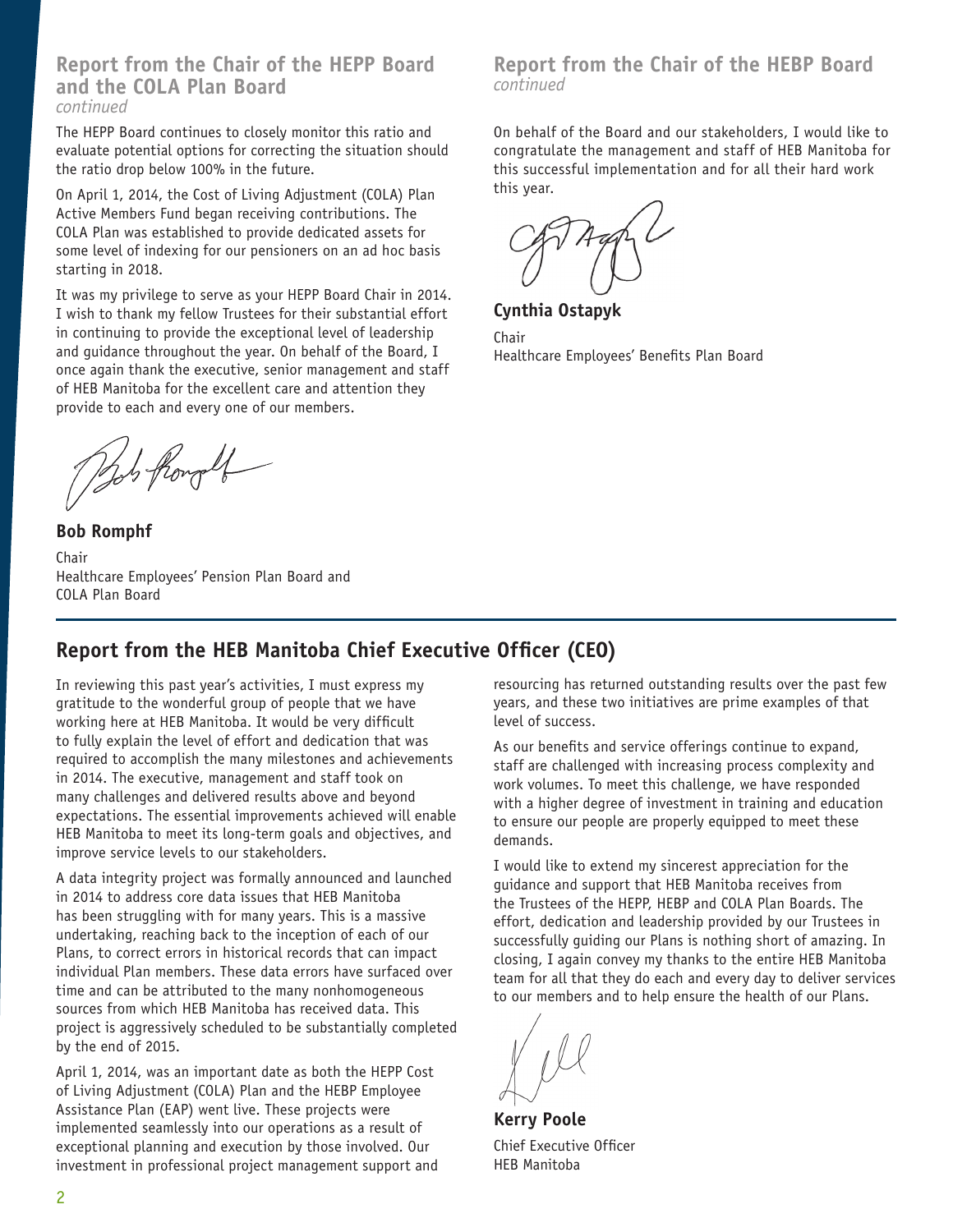# **Pension Plan Financial Summary and Membership**

| Increase in net assets                         | 2014              | 2013          | <b>Member Mix</b>   | 2014   | 2013   |
|------------------------------------------------|-------------------|---------------|---------------------|--------|--------|
| Current period change in market values         | \$<br>375,644,152 | 728,556,498   | Active & Disabled   | 43,945 | 43,328 |
| Investment income                              | 160,315,521       | 141,880,198   | Retired             | 17,000 | 15,969 |
| Contributions from employers                   | 159,521,102       | 150,710,771   | Deferred Vested     | 13,608 | 12,753 |
| Contributions from employees                   | 160,089,415       | 150,539,783   | Total               | 74,553 | 72,050 |
| Total                                          | 855,570,190       | 1,171,687,250 |                     |        |        |
| Decrease in net assets                         |                   |               | Average Age (years) | 2014   | 2013   |
|                                                |                   |               | Active member       | 43     | 43     |
| Benefits paid to pensioners and beneficiaries  | 196,759,633       | 178,935,697   | Retired member      | 70     | 70     |
| Refunds to terminated members                  | 39,178,235        | 39,326,958    |                     |        |        |
| Investment and Plan administration expenses    | 29,596,385        | 26,310,130    | Deferred member     | 44     | 43     |
| <b>Total</b>                                   | 265,534,253       | 244,572,785   |                     |        |        |
| Net increase                                   | 590.035.937       | 927,114,465   |                     |        |        |
| Net assets available for benefits, January 1   | 5,490,933,838     | 4,563,819,373 |                     |        |        |
| Net assets available for benefits, December 31 | \$6,080,969,775   | 5,490,933,838 |                     |        |        |

*\*Full Audited Financial Statements are available on our website at www.hebmanitoba.ca*

# **COLA Plan Financial Summary**

| Increase in net assets                         |   | $2014^{\dagger}$ |
|------------------------------------------------|---|------------------|
| Investment income                              | S | 48,084           |
| Contributions from employers                   |   | 10,964,251       |
| Contributions from employees                   |   | 10,950,997       |
| Total                                          |   | 21,963,332       |
| Decrease in net assets                         |   |                  |
| Current period change in market values         |   | 6,513            |
| Investment and Plan administration expenses    |   | 657,916          |
| Total                                          |   | 664,429          |
| Net increase                                   |   | 21,298,903       |
| Net assets available for benefits, April 1     |   |                  |
| Net assets available for benefits, December 31 |   | 21,298,903       |
|                                                |   |                  |

**†** *For 9 months only - April 1, 2014 to December 31, 2014*

# **Pension Plan Highlights**

The Healthcare Employees' Pension Plan (HEPP) is a defined benefit pension plan that uses a formula to determine a member's pension entitlement at retirement. A defined contribution plan, by comparison, uses the money contributed to the plan, plus any accumulated investment income, to determine a member's pension entitlement.

The HEPP formula is based on a member's years of credited service and the average of their highest 5 years of pensionable earnings in their final 11 years of work. Contributions paid by members and employers, plus any accumulated investment income, are used to pay pensions; however, they do not determine the amount of monthly pension entitlement.

As the Plan administrator, HEB Manitoba provides member services related to pension benefit entitlements for eligible employees of participating healthcare facilities.

#### **Data Integrity Project**

HEB Manitoba is committed to providing accurate and timely information to its members. In order to provide members with all the information they need to make the right retirement decisions, we have to make sure member data on file is correct.

#### **Active Employees Fund Past Retirees Employees Fund**

| Increase in net assets                                         | $2014^{\dagger}$ |
|----------------------------------------------------------------|------------------|
| Contributions from employers                                   | \$               |
| Contributions from employees                                   |                  |
| Total                                                          |                  |
| Decrease in net assets                                         |                  |
| <b>Administration Expenses</b>                                 | 656,757          |
| Total                                                          | 656,757          |
| Net decrease                                                   | (656, 757)       |
| Net assets available for benefits, April 1                     |                  |
| Net shortfall of assets available for benefits,<br>December 31 | \$<br>(656, 757) |

Throughout 2014 and 2015 HEB Manitoba is reviewing, correcting and locking down all historical data. If your information on file changes substantially you will be notified of the change and of the impact the change may have on your pension.

**Please note:** Locking down data means HEB Manitoba is satisfied that the data on file is accurate. Members with updates to their personal Pension Plan information should contact HEB Manitoba.

#### **Negotiated Cost of Living Adjustment (COLA) Plan Funds**

HEB Manitoba started receiving the first contributions to the COLA Plan in April 2014. The direction for the establishment of these Funds and the benefits payable from them was provided through a Letter of Understanding (LOU) from unions and employers. If sufficient funds are available, the earliest date a COLA may be granted from the Plan is January 1, 2018.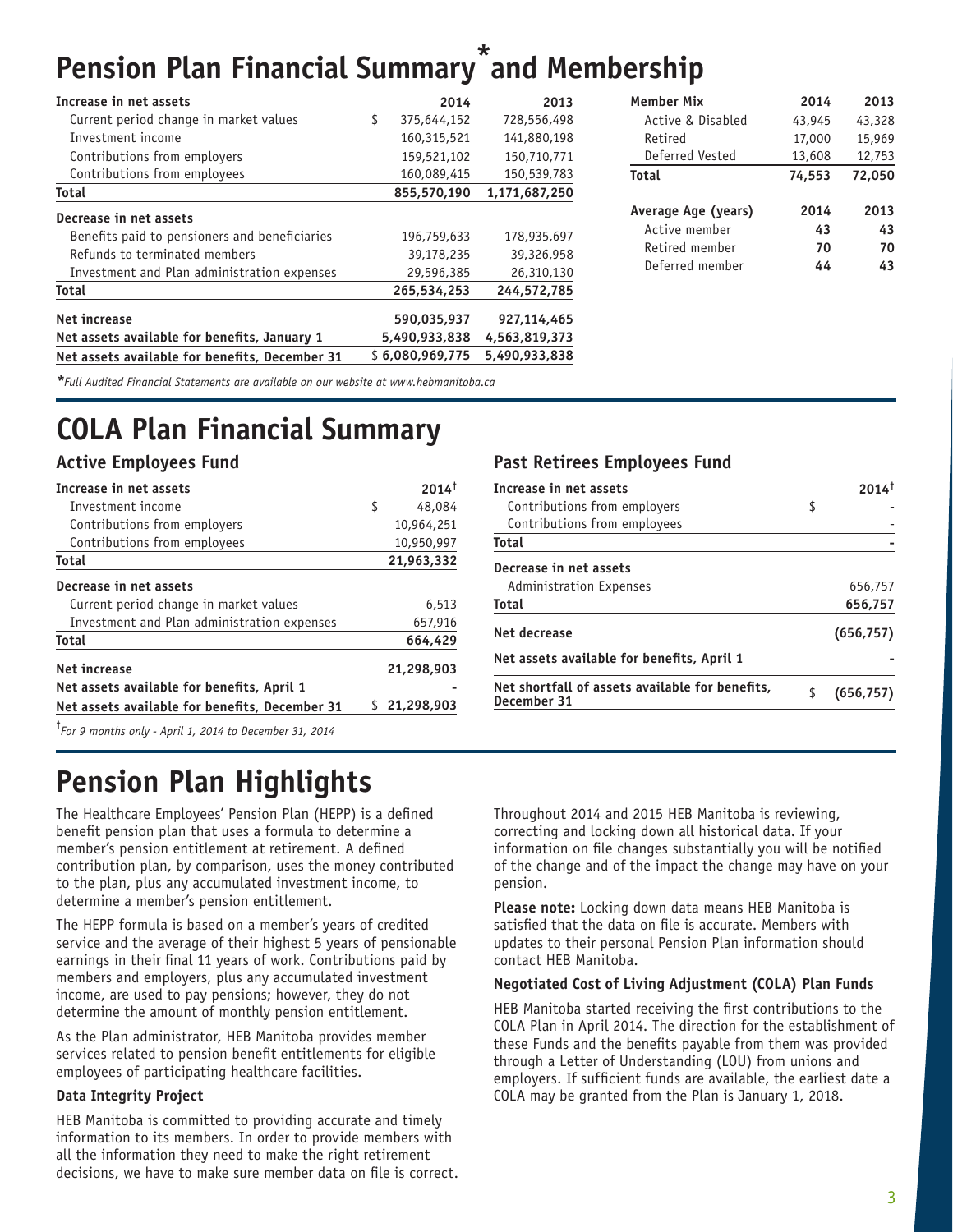# **Pension Plan Investment Highlights**

# **HEPP Investment Returns**

The Healthcare Employees' Pension Plan (HEPP) generated strong investment results in 2014, achieving a 9.8% return. This follows last year's return of 19.1%, which was the highest annual return since the Plan's inception. The returns in our underlying portfolios exhibited solid results in 2014, with an 11.0% return in equities, a 6.0% return in real estate, and an 8.5% return in fixed income.

In five of the six years following the financial crisis of 2008, HEPP has earned returns in excess of 6.5%, the rate of return required to fund the Plan's obligations. Our annualized returns over the past five years are also in excess 6.5%. With interest rates remaining at historically low levels, the Plan's exposure to equity-type investments has generated strong returns over this period. Over the long term, equity-type investments are expected to outperform fixed-income investments, but their performance is more volatile. In this regard, the Plan's investment policy has an exposure biased toward equity markets and real estate, as well as an allocation to infrastructure investments, which will be funded over the next several years.

# **Major Market Returns**

All the markets that we invest in produced positive returns in 2014.

The US equity market was again the best performing, returning 23.9%. As HEPP does not hedge its currency exposure, the return from the US equity market (as measured in Canadian dollars) increases as the value of the Canadian dollar vs. the US dollar declines. In 2014, this accounted for approximately 9% of the 23.9% return. Despite the decline in energy and commodity prices in 2014, the Canadian equity market outperformed both emerging market equities and developed market equities outside of North America.

Bond yields fell during the year providing strong fixed income returns, in contrast to 2013 when bond yields rose, and generated negative returns. With 10-year Government of Canada bonds yielding less than 2% at year-end 2014, we continue to expect the returns in our fixed-income portfolio will not meet the discount rate required to fund the Plan's obligations.

Our real estate investments continue to do well, returning 7.3% in 2014.

# **HEPP Asset Mix**

At the end of 2014, relative to our 2013 year-end positions, our equity exposure was 3.5% lower. We have been rebalancing the portfolio over the course of the year away from equities in an effort to reduce the volatility of the overall fund.

We continue to maintain our 10% policy weight in Canadian real estate. We are actively reviewing real estate opportunities outside of Canada that can provide the expected returns to compensate us for the additional risk factors inherent in these types of investments.

We continue to commit funds for our infrastructure investment program, which is being funded from our fixed income assets.

As part of our overall risk management framework, we actively monitor our exposure to equities as well as our regional allocations to Canadian, US and international equity markets. Over time, these allocations change to reflect varying return expectations and risk profiles.

#### **HEPP Investment Returns - Annual**







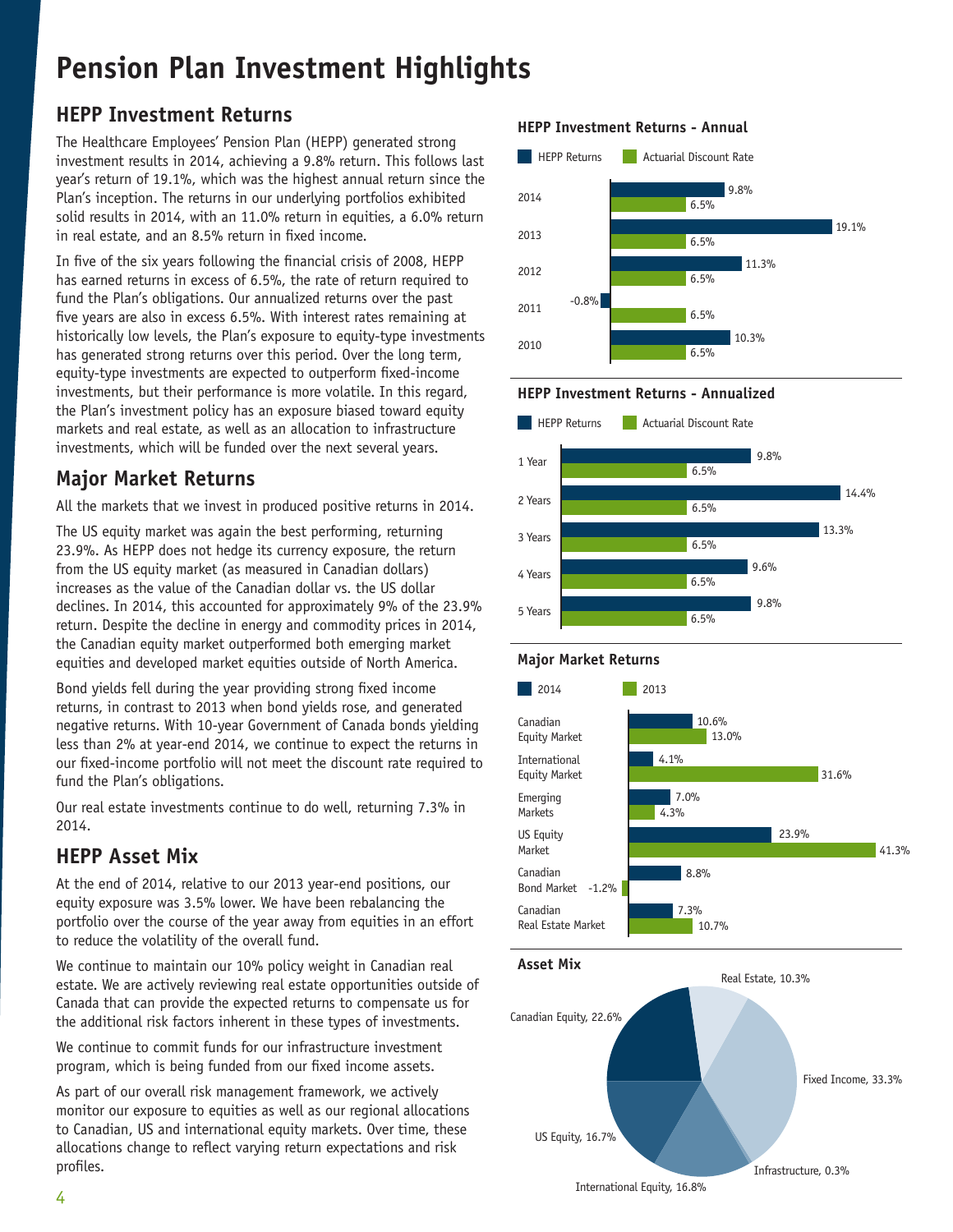# **Benefits Information**

The Healthcare Employees' Benefits Plan (HEBP) offers Healthcare, Dental, Disability & Rehabilitation, Life Insurance, and Employee Assistance Plans to eligible healthcare employees and their families throughout Manitoba. The Healthcare Plan includes a Healthcare Spending Account. All employers do not necessarily participate in each of the Benefit Plans offered by HEBP. Employees should check with their employer to confirm which Plans they are eligible to join.

## **Financial Summary**

### **Active Healthcare Plan**

| Increases                                      |          |                          |
|------------------------------------------------|----------|--------------------------|
| Premiums                                       |          | \$ 26,818,438 25,967,777 |
| Investment income                              | 217,573  | 213,924                  |
|                                                |          | 27.036.011 26.181.701    |
| Decreases                                      |          |                          |
| Claims                                         |          | 22.284.987 21.370.652    |
| Administrative expenses                        |          | 3,345,883 3,184,770      |
|                                                |          | 25.630.870 24.555.422    |
| Net increase prior to change in obligations    |          | 1.405.141 1.626.279      |
| Change in obligations                          | (73,869) | (82, 863)                |
| Net increase after change in obligations       |          | 1,331,272 1,543,416      |
| Net assets available for benefits, January 1   |          | 16,584,199 15,040,783    |
| Net assets available for benefits, December 31 |          | \$17.915.471 16.584.199  |

## **Benefit Highlights**

#### **Plan Membership: 34,869 2014 2013**

After comparing Plan premiums with anticipated claim costs and reserve levels, HEB Manitoba determined that a premium rate change was not required for the Healthcare Plan in 2014.

The Plan and all reserves are fully funded as at the end of 2014. Of the total claims incurred in the year, 43% were for prescription drugs, 10% were for vision care, and 47% were for paramedical and all other benefits.

### **Healthcare Spending Account (HSA)**

This benefit is 100% funded by your employer.

### **Retiree Healthcare Plan**

| Increases                                      |    |           |           |
|------------------------------------------------|----|-----------|-----------|
| Premiums                                       | \$ | 5,232,405 | 4,884,793 |
| Investment income                              |    | 25,183    | 21,160    |
|                                                |    | 5,257,588 | 4,905,953 |
| Decreases                                      |    |           |           |
| Claims                                         |    | 4,329,223 | 4,083,057 |
| Administrative expenses                        |    | 419,399   | 392,519   |
|                                                |    | 4.748.622 | 4.475.576 |
| Net increase prior to change in obligations    |    | 508,966   | 430,377   |
| Change in obligations                          |    | (20, 097) | (12, 256) |
| Net increase after change in obligations       |    | 488,869   | 418,121   |
| Net assets available for benefits, January 1   |    | 1,576,333 | 1,158,212 |
| Net assets available for benefits, December 31 | S. | 2,065,202 | 1.576.333 |

#### **Plan Membership:** Members of the Active Healthcare Plan are eligible for the HSA.

The Healthcare Spending Account is provided to eligible full-time and part-time employees. Members with 1,500 or more regular paid hours (excluding overtime) in the previous calendar year are provided with the full-time HSA of \$500. Members with less than 1,500 regular paid hours (excluding overtime) in the previous calendar year are provided with an HSA of \$250. The HSA provides members with an additional way to pay for healthcare and dental expenses that exceed HEB Manitoba benefit maximums.

#### **Plan Membership:** 7,345 **2014 2013**

After comparing the Plan's premiums with anticipated claim costs and reserve levels, HEB Manitoba determined that premium rates for both Level I and Level II coverage were adequate. Benefits for both Level I and Level II coverage remained unchanged. The Plan and all reserves are fully funded as at the end of 2014. Of total claims incurred in the year 53% were for prescription drugs, 11% were for ambulance and hospital benefits, and 36% were for paramedical and all other benefits.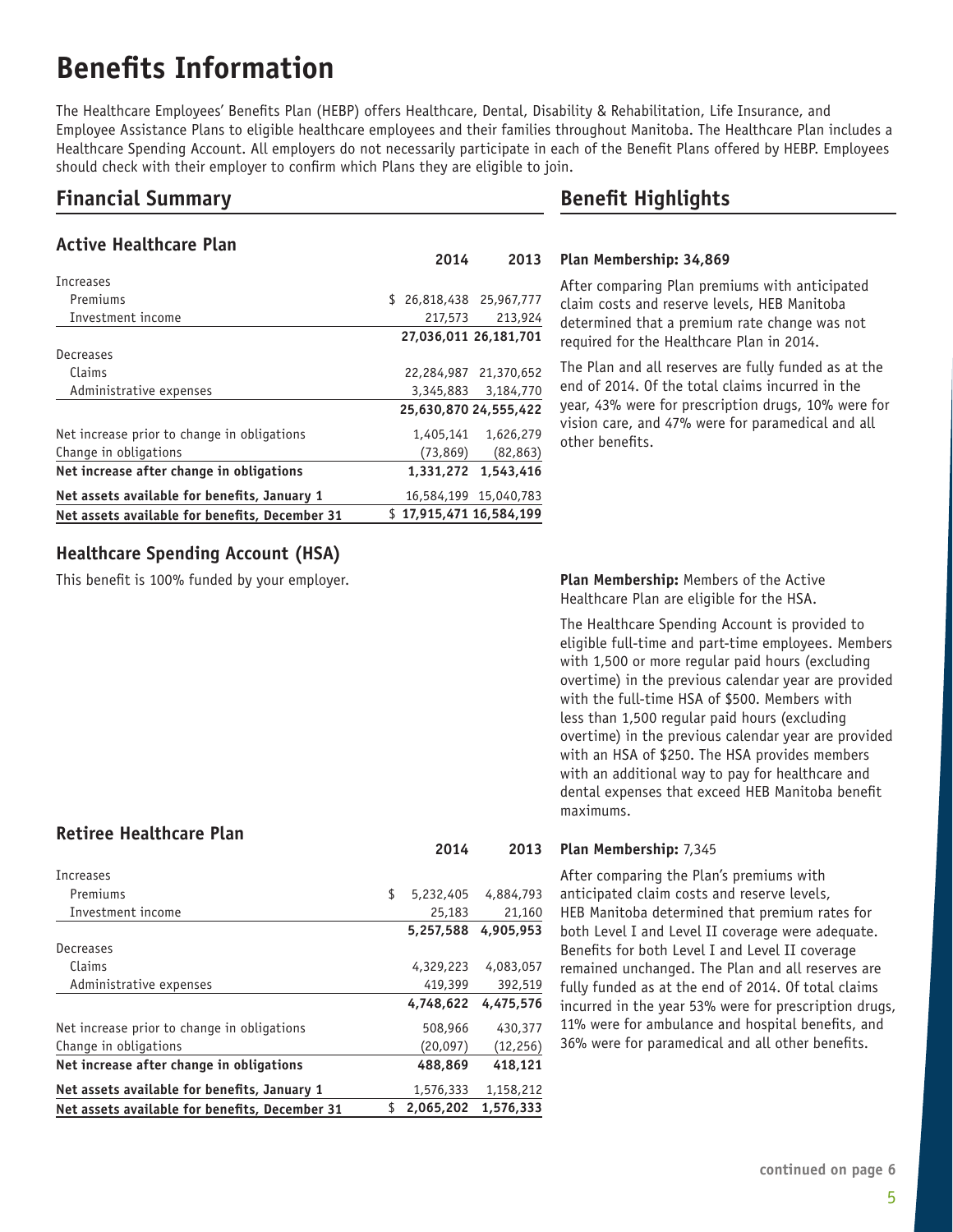# **Financial Summary Benefit Highlights**

#### **Dental Plan**

|                                                | <u>____</u>                 | <u>LV 19</u>          |
|------------------------------------------------|-----------------------------|-----------------------|
| Increases                                      |                             |                       |
| Premiums                                       | \$<br>24,331,240 23,083,066 |                       |
| Investment income                              | 40,345                      | 30,253                |
|                                                | 24,371,585 23,113,319       |                       |
| Decreases                                      |                             |                       |
| Claims                                         |                             | 21,443,156 20,459,744 |
| Administrative expenses                        |                             | 1,826,014 1,736,567   |
|                                                | 23,269,170 22,196,311       |                       |
| Net increase prior to change in obligations    | 1,102,415                   | 917,008               |
| Change in obligations                          | (20, 488)                   | (13, 400)             |
| Net increase after change in obligations       | 1.081.927                   | 903.608               |
| Net assets available for benefits, January 1   | 1,944,276                   | 1,040,668             |
| Net assets available for benefits, December 31 | \$<br>3.026.203             | 1.944.276             |

#### **Plan Membership:** 28,465 **2014 2013**

After comparing the Plan's premiums with anticipated claim costs and reserve levels, HEB Manitoba determined that a premium rate change was not required for the Dental Plan in 2014.

The Plan and all reserves are fully funded as at the end of 2014. Of the total claims incurred in the year, 88% were for basic services and 12% were for major and orthodontic services. Dental Plan benefit levels remained unchanged.

#### **Disability & Rehabilitation (D&R) Plan**

| Increases                                      |    |                           |
|------------------------------------------------|----|---------------------------|
| Premiums                                       | S. | 42,332,408 40,354,333     |
| Investment income                              |    | 15,874,027 (172,964)      |
|                                                |    | 58.206.435 40.181.369     |
| Decreases                                      |    |                           |
| Claims and related expenses                    |    | 33,559,760 30,012,225     |
| Administrative expenses                        |    | 5,427,103 4,970,431       |
|                                                |    | 38,986,863 34,982,656     |
| Net increase prior to change in obligations    |    | 19,219,572 5,198,713      |
| Change in obligations                          |    | 3,477,000 (1,256,000)     |
| Net increase after change in obligations       |    | 22,696,572 3,942,713      |
| Net assets available for benefits, January 1   |    | 170,833,590 166,890,877   |
| Net assets available for benefits, December 31 |    | \$193,530.162 170.833,590 |

#### **Plan Membership:** 39,270 **2014 2013**

There were 1,484 members receiving D&R Benefits at December 31, 2014. Premium rates were unchanged in 2014. Obligations include reserves and assumption changes that occurred in 2014. The Plan is fully funded.

### **Life Insurance Plan**

| Net assets available for benefits, December 31 |   |            | \$74,500,553 63,072,569   |
|------------------------------------------------|---|------------|---------------------------|
| Net assets available for benefits, January 1   |   | 63,072,569 | 55,567,004                |
| Net increase prior to change in obligations    |   | 11,427,984 | 7,505,565                 |
|                                                |   |            | 11,253,185 13,634,689     |
| Administrative expenses                        |   | 2,281,878  | 2,104,011                 |
| Claims and related expenses                    |   | 8,971,307  | 11,530,678                |
| Decreases                                      |   |            |                           |
|                                                |   |            | 22,681,169 21,140,254     |
| Investment income                              |   | 6,532,014  | 6,483,250                 |
| Premiums                                       | S |            | 16, 149, 155 14, 657, 004 |
| Increases                                      |   |            |                           |
|                                                |   |            |                           |

# **Plan Membership:** 44,109 **2014 2013**

Life Insurance Plan claims and related expenses were at 56% of premiums in 2014, down from 79% in 2013. There were no premium increases during 2014, and the Active Life Insurance Plan's reserves are fully funded.

April 1, 2014, marked the one year anniversary of the enhancements made to the Life Insurance Plan. Since the launch of the enhanced Plan, HEB Manitoba has been working with employers to ensure the new provisions and requirements for the Annual Earnings Update data files are met. HEB Manitoba sent an Annual Statement of Life Insurance Benefits to over 50% of our Plan members in October 2014. The statements outline a member's life insurance amounts and named beneficiaries. HEB Manitoba continues to work with employers to ensure we receive accurate data and are able to send statements to most of our Plan members in 2015.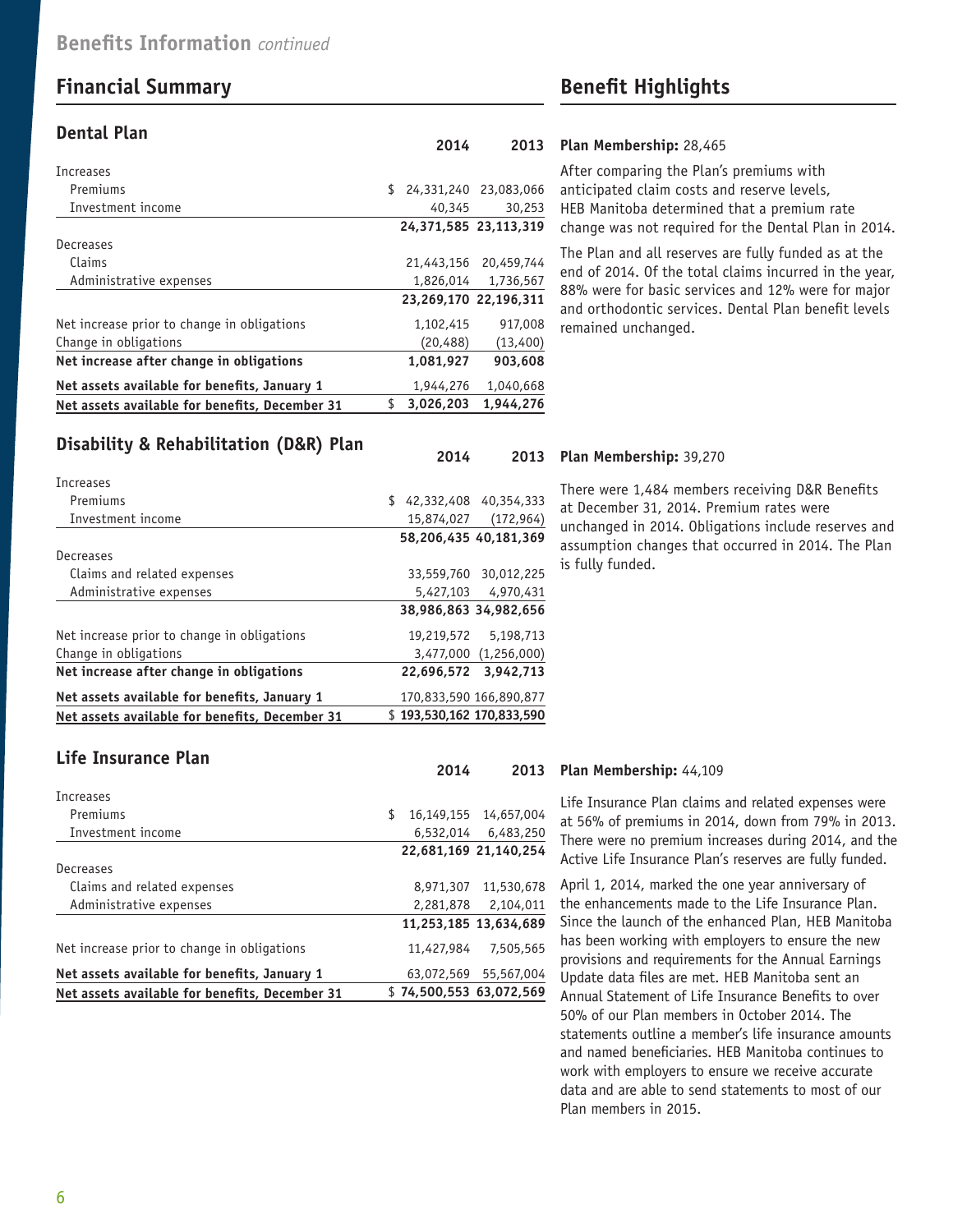## **Financial Summary Benefit Highlights**

### **Employee Assistance Plan (EAP)**

| Increases                                               |                 |
|---------------------------------------------------------|-----------------|
| Premiums                                                | \$<br>1,588,195 |
| Investment income                                       | 169             |
|                                                         | 1,588,364       |
| Decreases                                               |                 |
| EAP service costs                                       | 1,479,095       |
| Administrative expenses                                 | 44,495          |
|                                                         | 1,523,590       |
| Net increase in assets                                  | 64,774          |
| Net assets available for benefits, April 1              |                 |
| Net assets available for benefits, December 31          | 64.774          |
| *For 9 months only - April 1, 2014 to December 31, 2014 |                 |

#### **Plan Membership:** 52,924

Effective April, 2014, the Healthcare Employees' Benefits Plan began administering the Employee Assistance Plan (EAP).

The EAP offers members and their families access to comprehensive counselling services through the Manitoba Blue Cross Employee Assistance Centre. The EAP is a confidential and voluntary service funded by participating employers. The Plan provides assessment and short-term counselling services to a maximum of twelve sessions per family per calendar year.

# **Directories Board and Committee Members as at December 31, 2014**

**2014\***

# **HEPP Board of Trustees HEBP Board of Trustees**

Bob Romphf (Chair) *Appointed by: Manitoba Nurses' Union* Gerry Gattinger (Vice-Chair) *Appointed by: Regional Health* 

*Authorities of Manitoba* Monica Girouard, CGA *Appointed by: Manitoba Government and General Employees' Union*

Ryan Green, BA, CMA *Appointed by: Regional Health Authorities of Manitoba*

Paul Kochan, CPA, CBV, FCA *Appointed by: Winnipeg Regional Health Authority*

Jason Lange *Appointed by: St. Boniface General Hospital*

#### Doug Laurie

*Appointed by: Manitoba Council of Health Care Unions*

Bob Malazdrewich, CEB *Appointed by: Canadian Union of Public Employees*

Cynthia Ostapyk, CA *Appointed by: Regional Health Authorities of Manitoba*

Ken Swan *Appointed by: Manitoba Association of Health Care Professionals*

Janet Wilcox-McKay, BA, CGA *Appointed by: Regional Health Authorities of Manitoba*

Bruno Zimmer *Appointed by: Manitoba Council of Health Care Unions*

Cynthia Ostapyk, CA (Chair) *Appointed by: Regional Health Authorities of Manitoba*

Bob Malazdrewich, CEB (Vice-Chair) *Appointed by: Canadian Union of Public Employees*

Gerry Gattinger *Appointed by: Regional Health Authorities of Manitoba*

Monica Girouard, CGA *Appointed by: Manitoba Council of Health Care Unions*

Ryan Green, BA, CMA *Appointed by: Regional Health Authorities of Manitoba*

#### Jason Lange *Appointed by: Regional Health Authorities of Manitoba*

Doug Laurie *Appointed by: Manitoba Council of Health Care Unions*

Bob Romphf *Appointed by: Manitoba Nurses' Union*

Ken Swan *Appointed by: Manitoba Council of Health Care Unions*

Janet Wilcox-McKay, BA, CGA *Appointed by: Regional Health Authorities of Manitoba*

# **COLA Plan Board of Trustees**

Bob Romphf (Chair) Gerry Gattinger (Vice-Chair) Monica Girouard, CGA Ryan Green, BA, CMA Paul Kochan, CPA, CBV, FCA Jason Lange

Doug Laurie Bob Malazdrewich, CEB Cynthia Ostapyk, CA Ken Swan Janet Wilcox-McKay, BA, CGA Bruno Zimmer

#### **Trustees**

Bob Malazdrewich, CEB (Vice-Chair) Gerry Gattinger (Ex-officio member) Paul Kochan, CPA, CBV, FCA Jason Lange Bob Romphf

#### **Board Appointments**

Alan Brownridge, CGA, CFA (Chair) *Retired Investment Executive* Brett Becker, CFA *Coughlin & Associates* Michael Nesbitt *Montrose Mortgage Corporation Ltd.* C. Leney Richardson, CFA *Investment Professional*

# **HEPP Investment Committee HEBP Investment Committee**

#### **Trustees**

Bob Malazdrewich, CEB (Vice-Chair) Paul Kochan, CPA, CBV, FCA Jason Lange Cynthia Ostapyk, CA (Ex-officio member) Bob Romphf

#### **Board Appointments**

Alan Brownridge, CGA, CFA (Chair) *Retired Investment Executive*  Brett Becker, CFA *Coughlin & Associates* Michael Nesbitt *Montrose Mortgage Corporation Ltd.* C. Leney Richardson, CFA *Investment Professional*